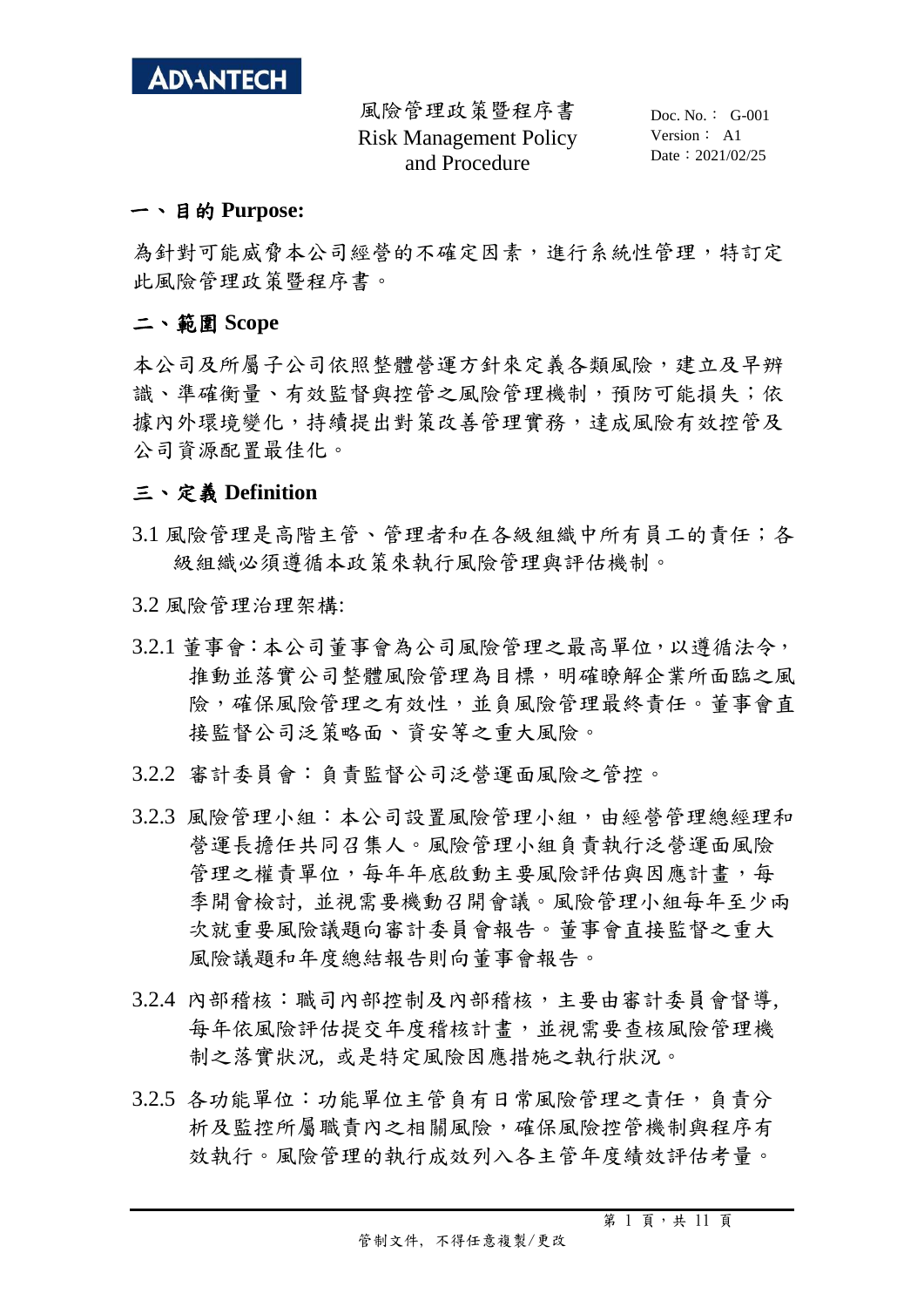

 Doc. No.: G-001 Version: A1 Date: 2021/02/25



### 四、作業內容及步驟 **Operation Content and Procedure:**

本公司風險管理流程包括:風險辨識、風險衡量、回應措施、持續檢 討監督、報告與揭露。

- 4.1 風險辨識:風險管理小組與各功能單位依重大性原則,進行與公司 泛營運相關之市場/客戶、供應鏈、財務、法務、人力資源、資安、氣 候、環境等面向之風險辨識與評估 (參考附件 7.1 風險項目評估表)
- 4.2 風險衡量: 辨識可能面對之風險項目後,風險之衡量包括風險之分 析與評估,主要以下列兩因子來衡量(參考附件 7.2 風險量化定義 及風險地圖):

I. 風險發生之機率

II. 一旦發生時,其所造成之負面衝擊程度

依據上述二因子來繪製風險地圖,評估風險對公司之影響程度, 作為後續擬定風險控管之優先順序及回應措施之參考依據。衝擊 程度以具體量化為原則, 如難以量化則以文字表達方式說明之。

- 4.3 回應措施:各功能單位衡量及彙整風險之同時,提出各項風險應 採取之適當回應措施,以利降低風險至可接受之剩餘風險 (參考 附件 7.3 風險衡量與因應措施)。
- 4.4 持續檢討監督:除 3.2 風險管理治理架構所提及之監督責任外, 各 功能單位為其職責相關風險之直接當責者,應將風險評估和控制 納入日常承辦作業中,有必要時並呈報風險管理小組。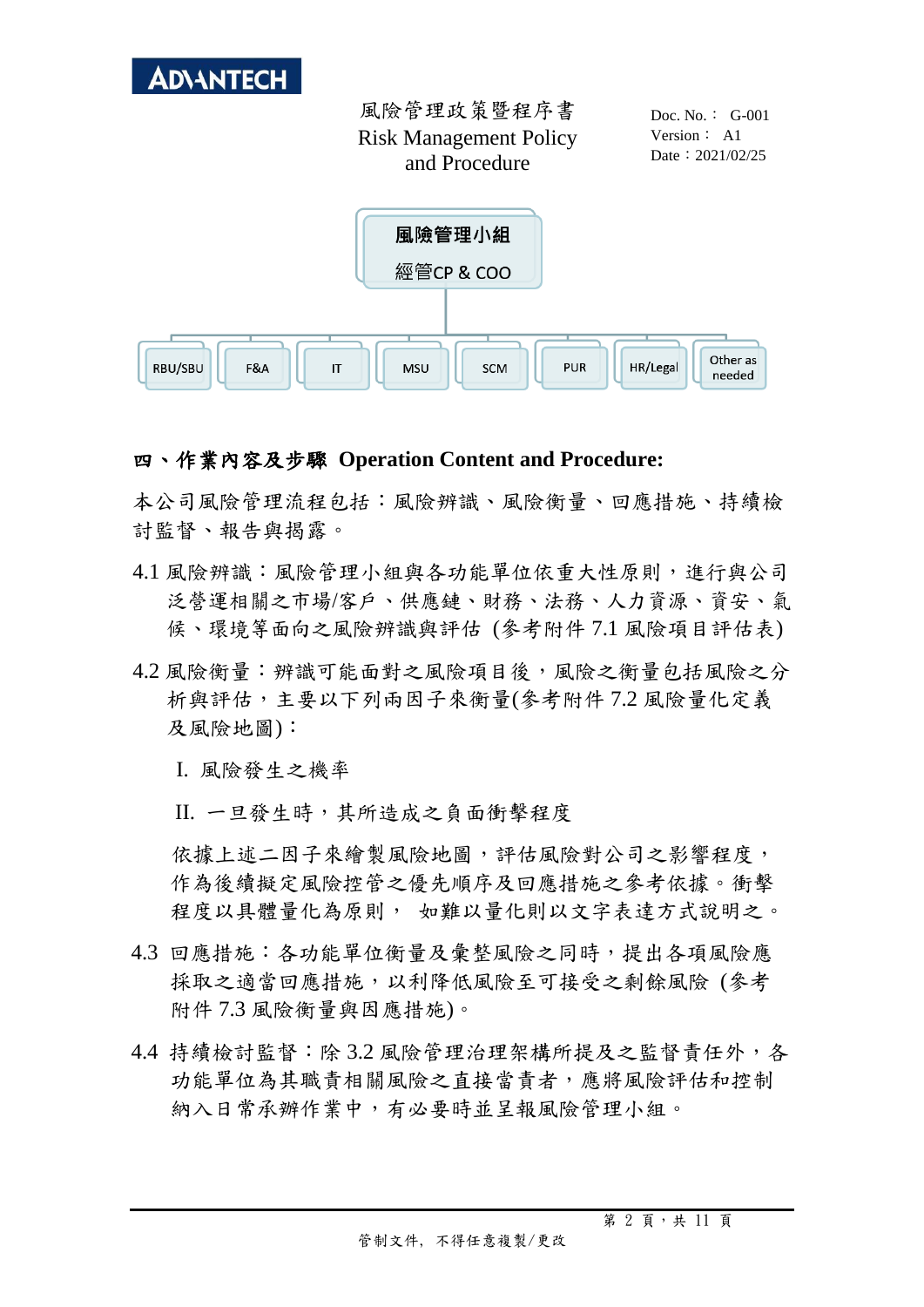

 Doc. No.: G-001 Version: A1 Date: 2021/02/25

- 4.5 報告與揭露:風險管理之報告機制詳 3.2 風險管理治理架構之相關 內容。揭露除依主管機關規定外,並於年報、公司網頁、或永續 報告書中揭露與風險管理有關資訊。
- 4.6 為鼓勵員工主動辨識報告尚未經管理階層重視或是有明確因應措 施的重要風險,以及廣納相關改善建議,推動全員風險管理之落 實,特設立風險提報信箱 [riskmanagement@advantech.com.tw](mailto:%E7%89%B9%E8%A8%AD%E7%AB%8B%E9%A2%A8%E9%9A%AA%E6%8F%90%E5%A0%B1%E4%BF%A1%E7%AE%B1riskmanagement@advantech.com.tw%EF%BC%9B%E5%93%A1%E5%B7%A5%E5%8F%AF%E5%85%B7%E5%90%8D%E6%8F%90%E5%87%BA%E7%9B%B8%E9%97%9C%E5%85%A7%E5%AE%B9%EF%BC%8C%E7%94%B1%E9%A2%A8%E9%9A%AA%E7%AE%A1%E7%90%86%E5%B0%8F%E7%B5%84%E9%80%B2%E8%A1%8C%E6%AA%A2%E8%A6%96%E5%92%8C%E8%A8%8E%E8%AB%96);並由風險小 組於每年第三季針對全體員工進行風險議題和改善建議之調查。

## 五、 本政策暨程序書之建置與修訂

本政策暨程序書之建置需經過董事會通過,其修訂亦同。

#### 六、參考文件 **References Documents**

N/A

#### 七、參考使用表單 **Reference Template**

本政策暨程序書採用之相關表單和風險量化定義如下附表,使用者得 依據實際評估和管理需求機動調整之:

7.1 風險項目評估表

| 編號             | 風險項目 | 說明內容 | 發生<br>機率 | 衝擊<br>影響 | 營運衝撃説明 | 因應對策<br>初步提案 | Owner            |
|----------------|------|------|----------|----------|--------|--------------|------------------|
| $_{\text{C1}}$ |      |      |          |          |        |              |                  |
| O2             |      |      |          |          |        |              |                  |
| O3             |      |      |          |          |        |              |                  |
| O4             |      |      |          |          |        |              |                  |
| 05             |      |      |          |          |        |              |                  |
|                |      |      |          |          |        |              | <b>ADVANTECH</b> |

XX 風險項目評估表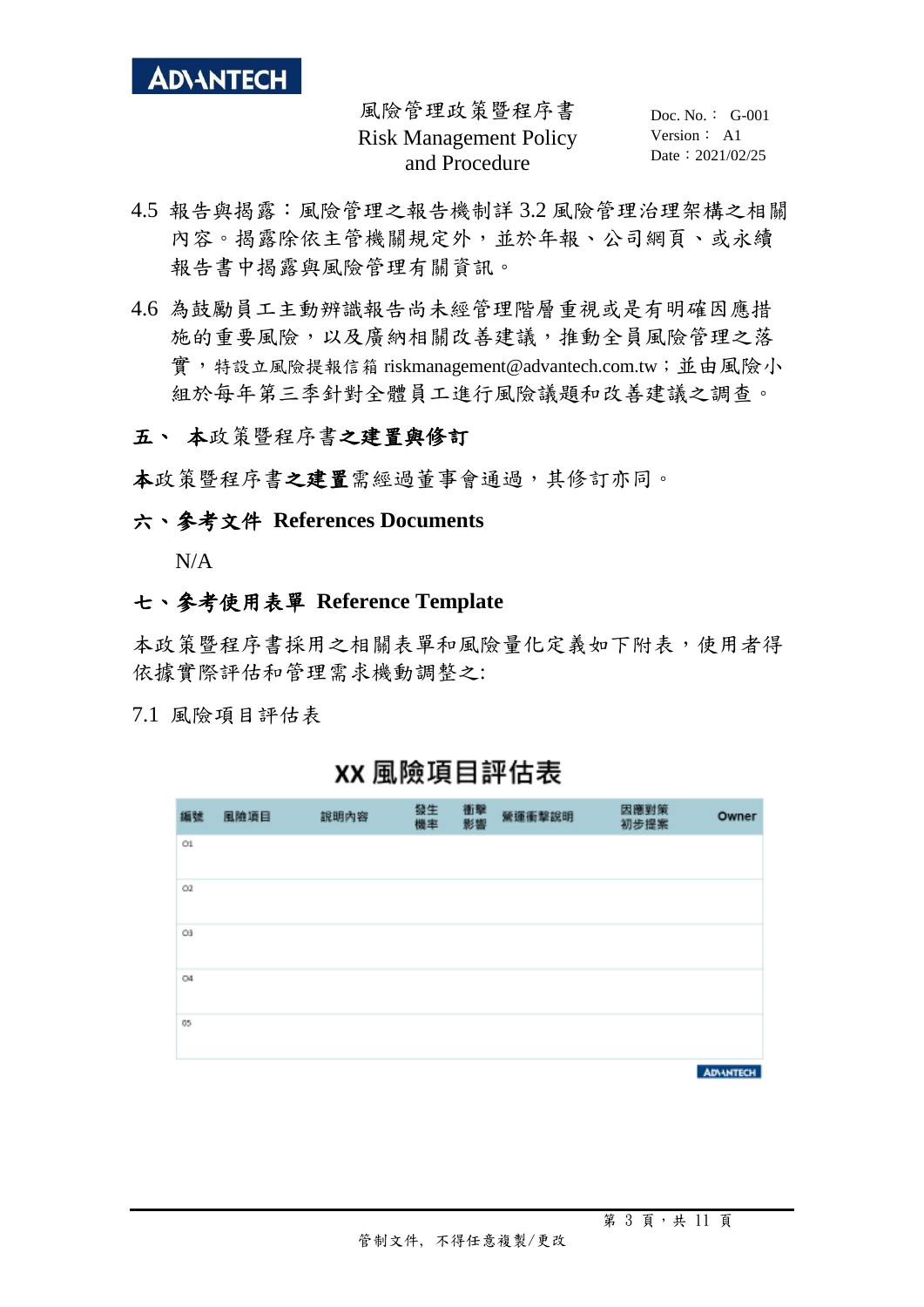

 Doc. No.: G-001 Version: A1 Date: 2021/02/25

- 7.2 風險量化定義及風險地圖
- 7.2.1 風險量化定義
	- 以二個維度、五個級別量化風險程度
		- (X軸) 當年度發生機率
		- (Y軸) 產生衝擊: 針對營收或成本費用之衝擊影響來設算

| (X) 風險機率 % |            |  |  |  |
|------------|------------|--|--|--|
| 極高         | $>80\%$    |  |  |  |
| 高          | 60%~80%    |  |  |  |
| 中          | $40 - 60%$ |  |  |  |
| 低          | $20 - 40%$ |  |  |  |
| 極低         | $20\%$     |  |  |  |

| (Y) 風險衝擊影響 \$\$ (USD M) |             |           |  |  |
|-------------------------|-------------|-----------|--|--|
| 衝擊程度                    | 年營收         | 成本/費用     |  |  |
| 極高                      | >200        | >30       |  |  |
| 高                       | $101 - 200$ | $16 - 30$ |  |  |
| 中                       | $21 - 100$  | $4 - 15$  |  |  |
| 低                       | $11 - 20$   | $1 - 3$   |  |  |
| 極低                      | ~10         | <1        |  |  |

## 7.2.2 風險地圖

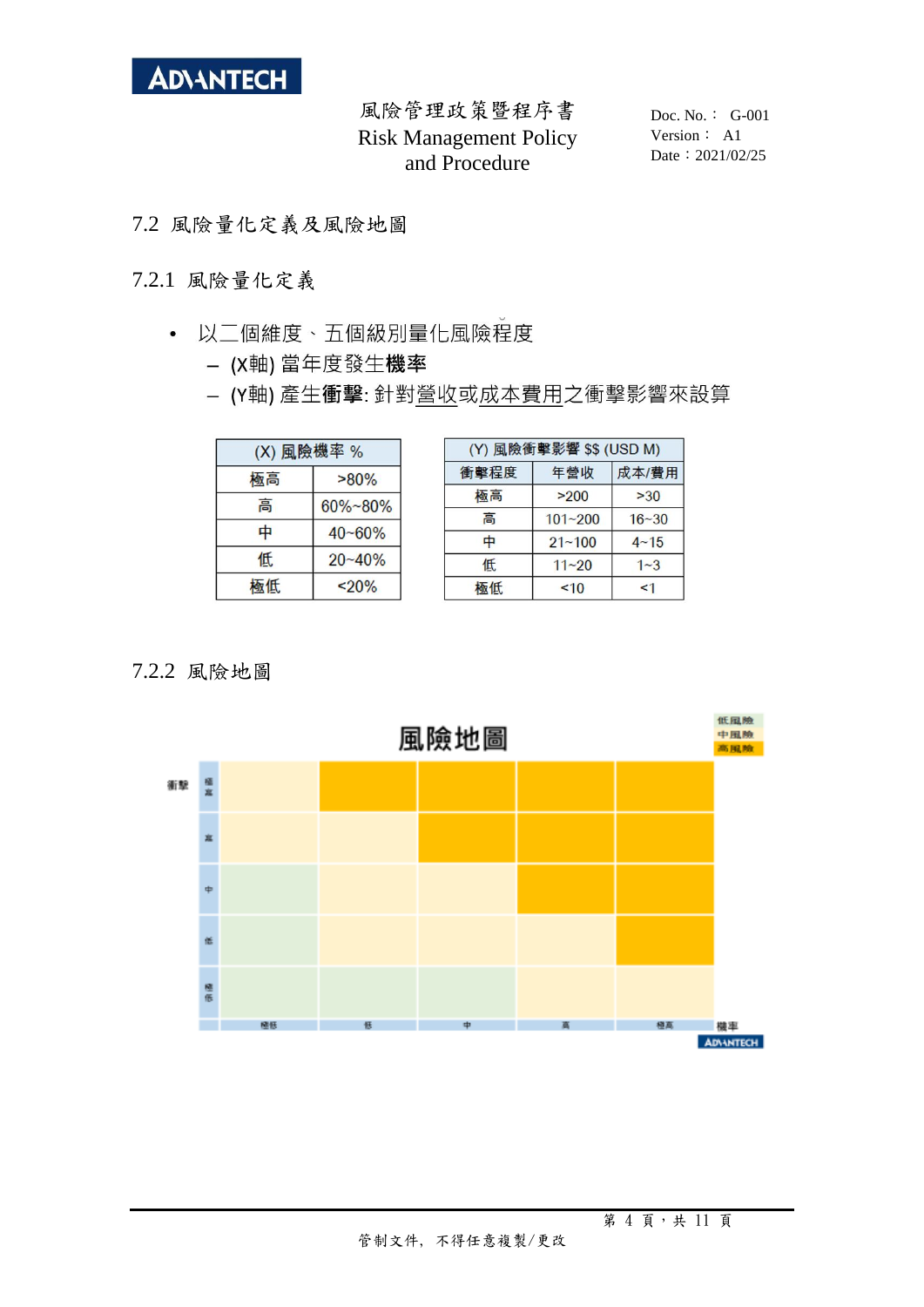

 Doc. No.: G-001 Version: A1 Date: 2021/02/25

## 7.3 風險衡量與因應措施

# O1 [風險項目名稱]

| 最大營運衝擊設算 | 初步因應措施 |
|----------|--------|
|          |        |
|          |        |
|          |        |
|          |        |
|          |        |
|          |        |
|          |        |
|          |        |

**ADVANTECH**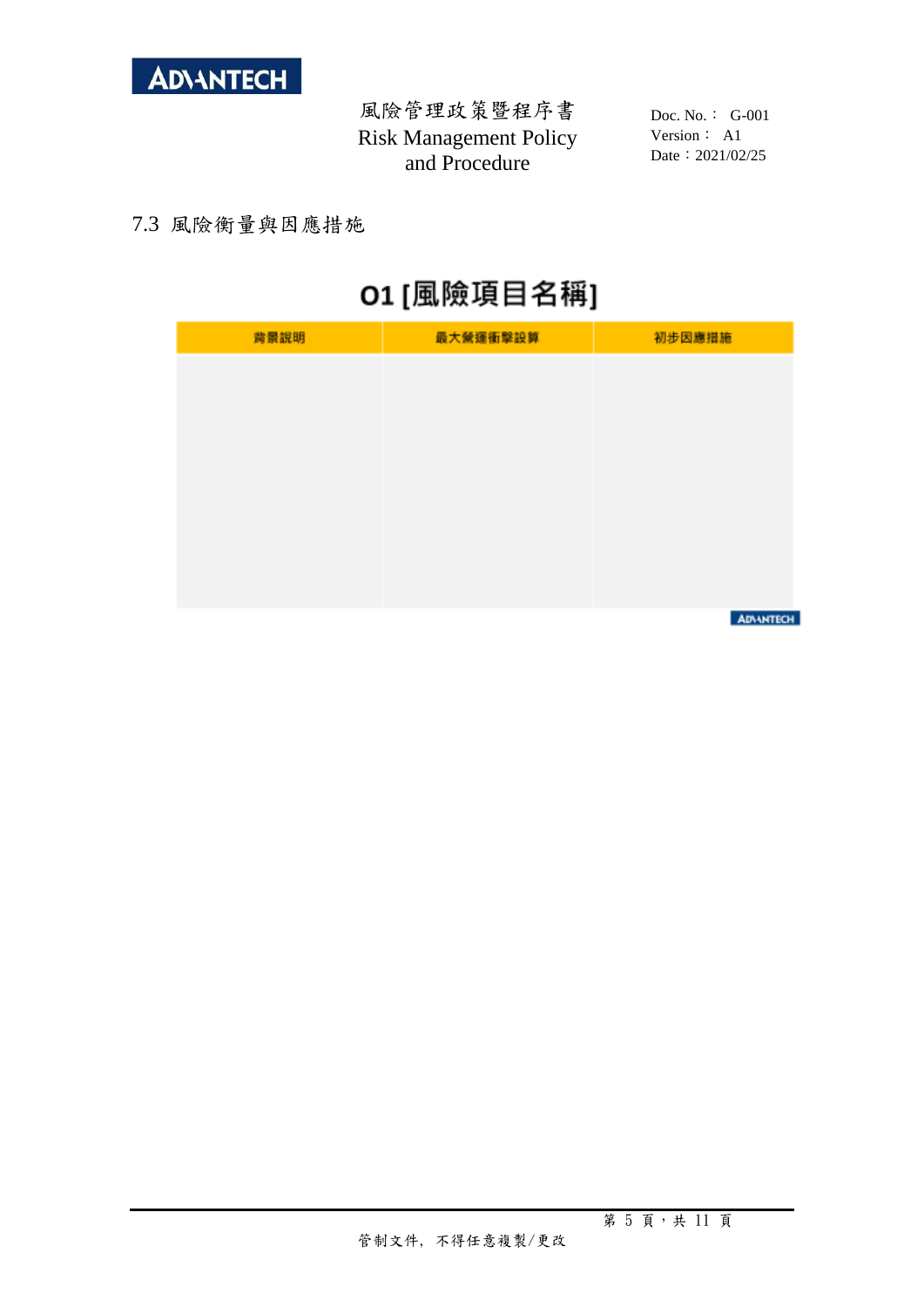

 Doc. No.: G-001 Version: A1 Date: 2021/02/25

## **I. Purpose:**

In order to systematically manage uncertain factor which might impose threat to company operation, this Risk Management Policy and Procedures is specially formulated.

# **II. Scope**

The company and its subsidiaries define all type of risks in accordance with the overall operation direction, establish a risk management mechanism for early identification, precise measurement, effective supervision and control, so that to prevent possible losses; based on internal and external environmental changes, continue to propose countermeasures to improve management practices, and achieve effective risk control and optimize company resource allocation.

# **III. Definition**

- 3.1 Risk management is the responsibility of senior executives, managers and all employees in organizations at all levels; organizations at all levels must follow this policy to implement risk management and evaluation mechanisms.
- 3.2 Risk management governance structure :
- 3.2.1 Board of Directors: The board of directors of the company is the highest governing entity for company risk management. It aims to comply with laws and regulations, promote and implement the Company's overall risk management, clearly understand the risks faced by the company, ensure the effectiveness of risk management, and bear the ultimate responsibility for risk management. The board of directors directly supervises the Company's major risks such as pan-strategic and cyber security.
- 3.2.2 Audit Committee: Responsible to supervise pan-operational risk of the company。
- 3.2.3 Risk Management Team: The company has set up this task force, with the Corporate President of General Operation and the Chief Operating Officer serving as co-chairman. The Risk Management Team is responsible for implementing pan-operational risk management. It initiates major risk assessments and response plans at the end of each year, meets quarterly for review, and flexibly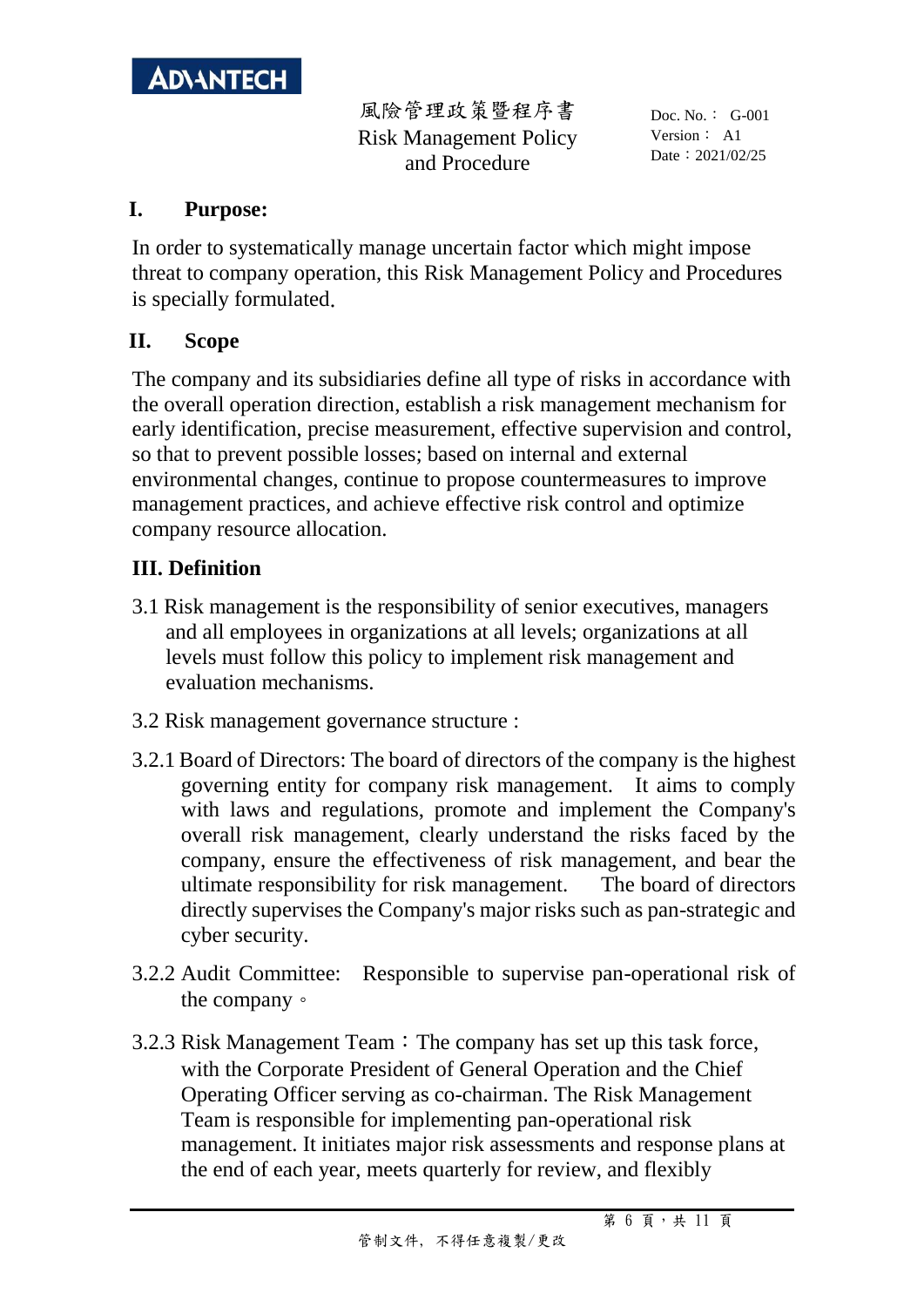

 Doc. No.: G-001 Version: A1 Date: 2021/02/25

convenes meetings as needed. The Risk Management Team reports to the Audit Committee on important risk issues at least twice a year. Major risk issues directly supervised by board and annual summary report are directly reported to the board of directors.

- 3.2.4 Internal audit: Internal control and internal audit are mainly supervised by Audit Committee. The annual audit plan is submitted every year based on the risk assessment, and the implementation of the risk management mechanism or the implementation of specific risk response measures is reviewed as necessary.
- 3.2.5 Each functional unit: The head of the functional unit is responsible for daily risk management, and is responsible for analyzing and monitoring the relevant risks within their responsibilities to ensure the effective implementation of risk control mechanisms and procedures. The risk management execution will be taken into account upon annual performance evaluation for each manager.



# **IV. Operation Content and Procedure**

Risk Management Process includes risk identification, risk assessment, risk mitigation strategy, continuous monitoring, reporting and disclosure.

4.1 Risk Identification

Risk Management Team and function departments identify and evaluate, with significant principle, pan-operation risks such as market/customer, supply chain, finance, legal, human resource, cyber security, climate and environmental change, and so on. (*Refer to 7.1 Risk Summary Table*)

4.2 Risk Assessment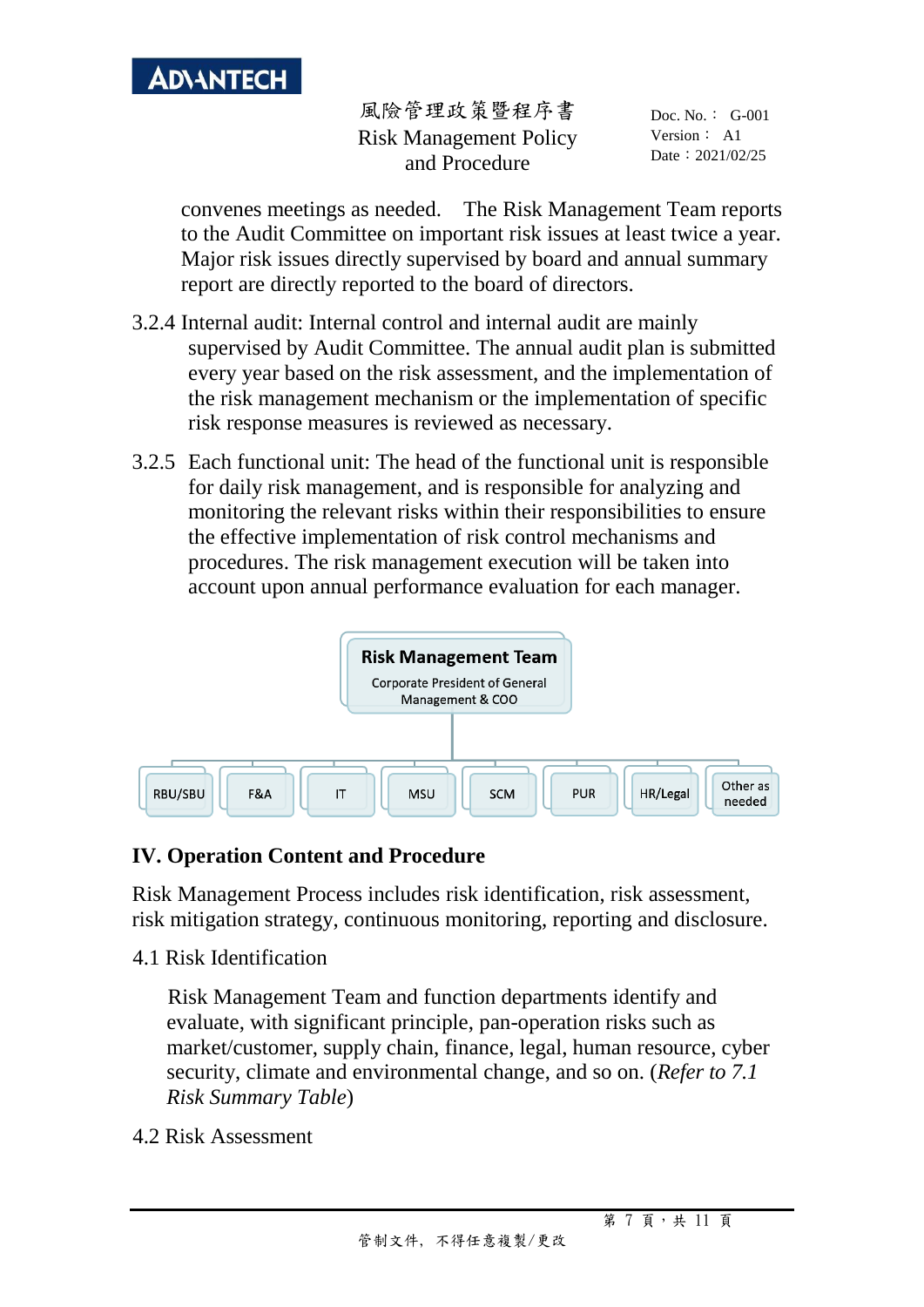

 Doc. No.: G-001 Version: A1 Date: 2021/02/25

After possible risks are identified, those risks are assessed, including risk analysis and risk measurement, mainly with below two factors (Refer to *7.2 Risk Assessment and Risk Heat Map*):

I. Likelihood of Occurrence

II. Negative Impact Scale that a particular risk is experienced

Risk Heat Map are as well developed with the evaluations of abovementioned two factors, which is to present the result of the evaluations and to be further referred for risks prioritization and mitigation strategy planning. The impact scales are principally quantitative, or qualitative with descriptive texts when quantification is not possible

## 4.3 Risk Mitigation Strategy

While function departments assess and summarize risks, they in the meantime propose the mitigation strategy and action plans to each risk items, so as to reduce the risk to an acceptable residual level. (*Refer to 7.3 Risk Action Plan Table*)

## 4.4 Continuous monitoring

In addition to the responsibility of monitoring mentioned by *3.2 Risk Management Governance Structure*, function departments have the accountability of the risk management in relation to their job responsibilities. Function departments shall take into consideration the related risk evaluation and risk management for their daily operation, and shall escalate to Risk Management Team when necessary.

4.5 Reporting and Disclosure

The reporting mechanism of risk management could be refereed to *3.2 Risk Management Governance Structure.* In addition to disclosure in compliance with the regulations issued by the Authority, the information of our risk management shall be as well disclosed in corporate annual report, corporate website, or corporate sustainability report.

4.6 Major Risk Reporting Box

The Risk Reporting Box "riskmanagement@advantech.com.tw" is setup in order to encourage employees to proactively identify and escalate major risk(s) that have not been paid attention by the management or with proper mitigation strategies, and to broadly solicit related risk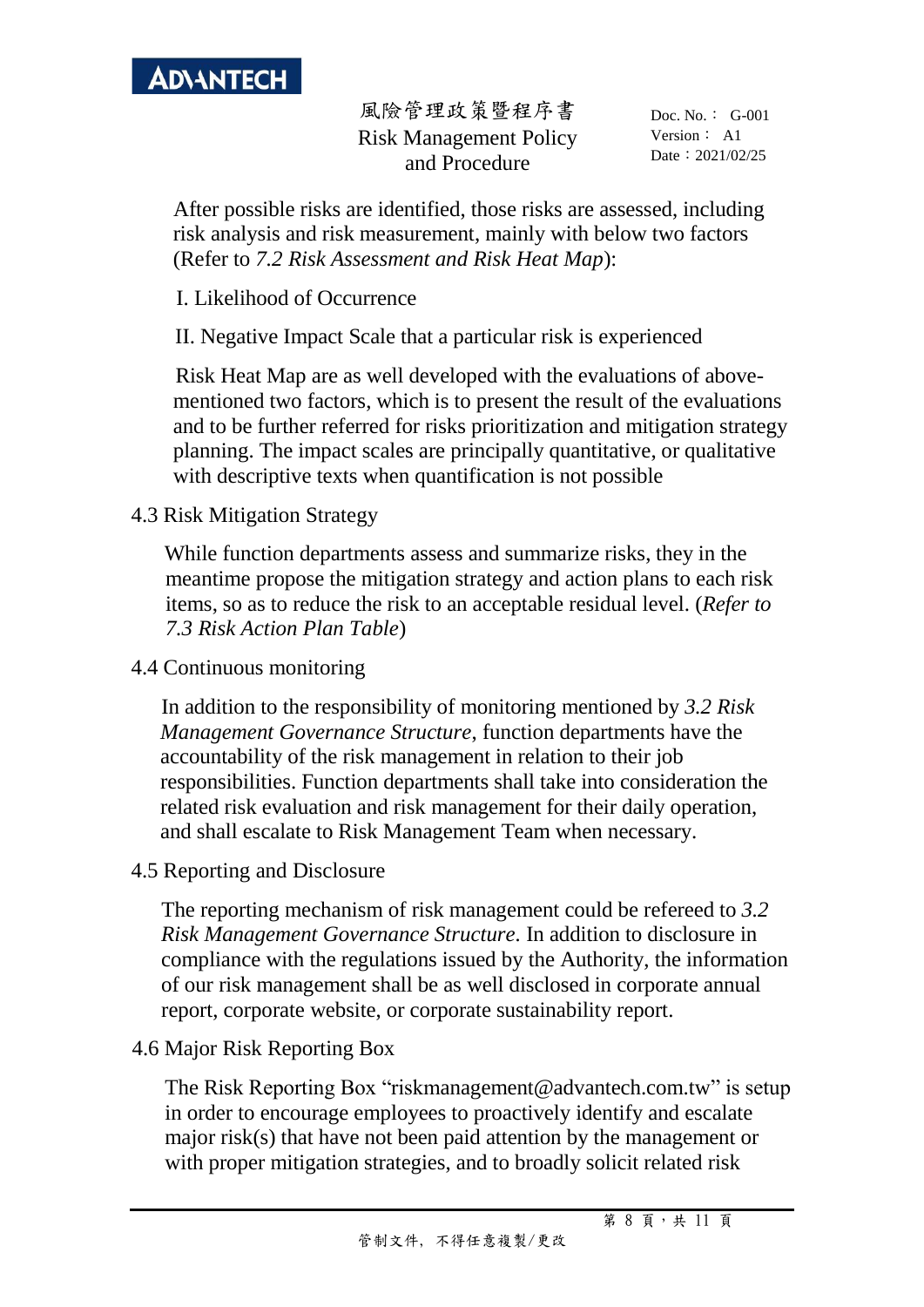

 Doc. No.: G-001 Version: A1 Date: 2021/02/25

response actions. In addition, the Risk Management Team annually send a survey email to all employees to collect risk issues and suggested actions from employees' opinions in the  $3<sup>rd</sup>$  quarter.

# **V. Release and Revision of the Policy and Procedure**

It needs BOD approval to release and/or revise this Policy and Procedure.

## **VI. References Documents**

 $N/A$ 

## **VII. Reference Template**

Risk summary tables and risk assessment templates are provided as below. User is allowed to modify the format for the actual management and assessment need.

7.1 Risk Summary Table

# **XX Risk Summary**

| <b>No</b>      | <b>Risk Item</b> | <b>Risk Description</b> | Likelihood Impact | <b>Analysis</b><br>Description | <b>Risk Mitigation Strategy</b> | Owner |
|----------------|------------------|-------------------------|-------------------|--------------------------------|---------------------------------|-------|
| 01             |                  |                         |                   |                                |                                 |       |
| O <sub>2</sub> |                  |                         |                   |                                |                                 |       |
| O <sub>3</sub> |                  |                         |                   |                                |                                 |       |
| O <sub>4</sub> |                  |                         |                   |                                |                                 |       |
| 05             |                  |                         |                   |                                |                                 |       |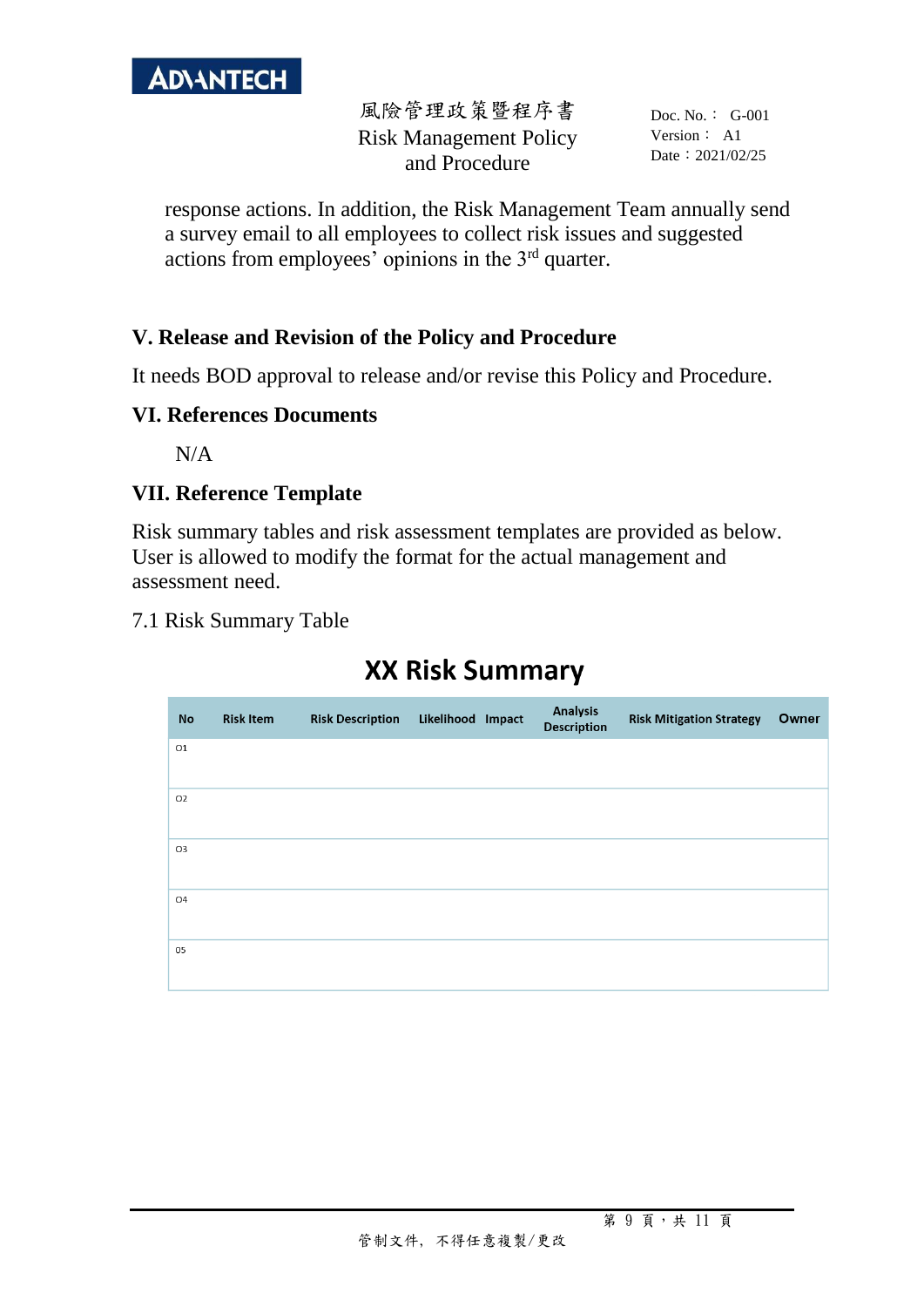

 Doc. No.: G-001 Version: A1 Date: 2021/02/25

- 7.2 Risk Assessment and Risk Heat Map
- 7.2.1 Risk Measurement and Assessment
	- Risk Level is measured with 2 dimension and 5 scales  $\ddot{\phantom{0}}$ 
		- (X axis) Likelihood of Occurrence for the current year
		- (Y axis) Impact scale is measured by Annualized Sales Revenue or Cost/Expense

| (X) Likelihood % |            |  |  |  |
|------------------|------------|--|--|--|
| <b>Very High</b> | $>80\%$    |  |  |  |
| <b>High</b>      | 60%~80%    |  |  |  |
| <b>Medium</b>    | $40 - 60%$ |  |  |  |
| Low              | $20 - 40%$ |  |  |  |
| <b>Very Low</b>  | < 20%      |  |  |  |

| (Y) Impact (USD M) |             |                   |  |  |
|--------------------|-------------|-------------------|--|--|
| Scale              |             | Revenue Cost/Exp. |  |  |
| <b>Very High</b>   | >200        | >30               |  |  |
| High               | $101 - 200$ | $16 - 30$         |  |  |
| Medium             | $21 - 100$  | $4 - 15$          |  |  |
| Low                | $11 - 20$   | $1 - 3$           |  |  |
| <b>Very Low</b>    | ~10         | $\leq$ 1          |  |  |



# 7.2.2 Risk Heat Map